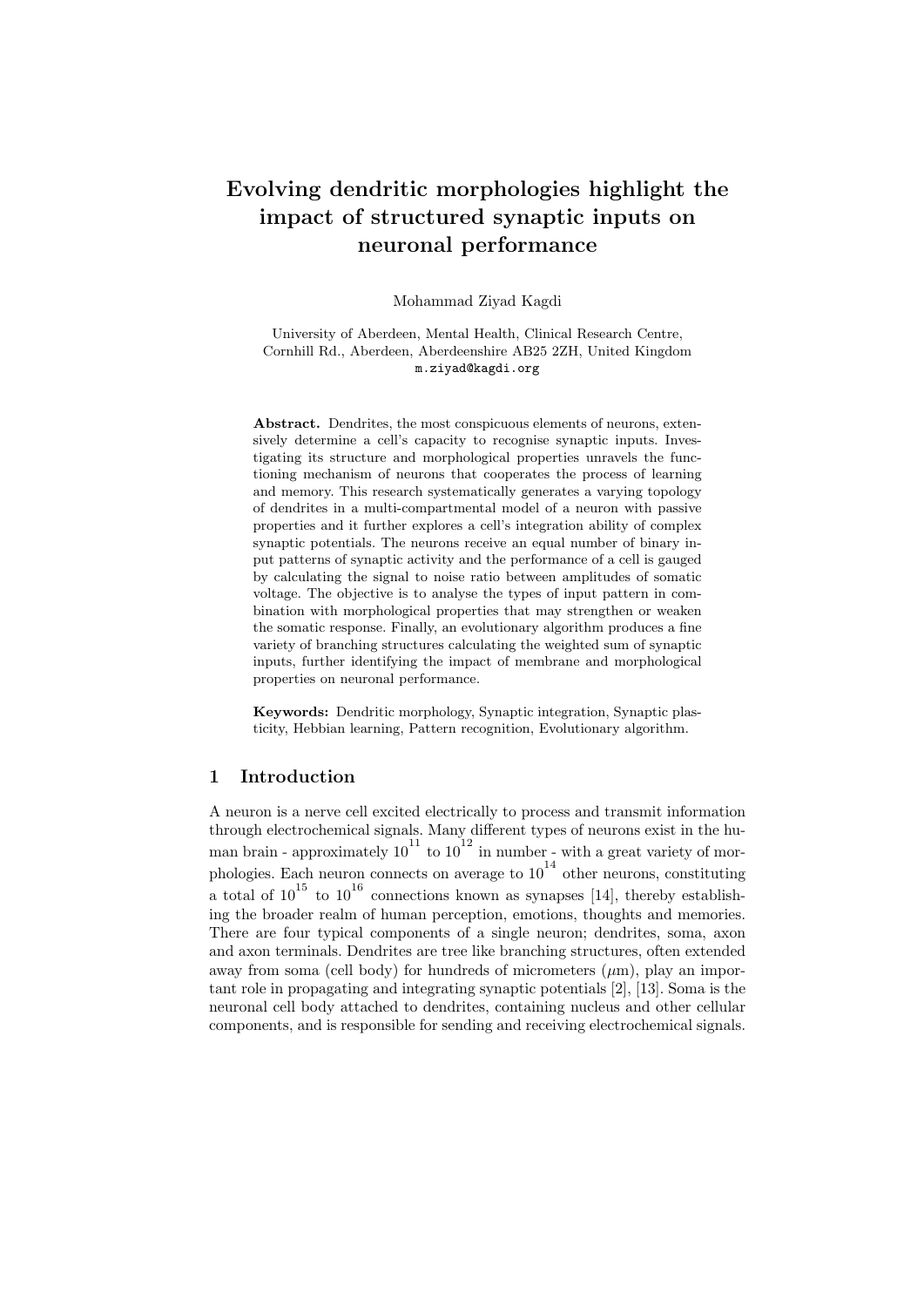The development of dendrites is regulated by intrinsic genetic factors and cellular organisation of actin and microtubule cytoskeleton for the formation of pertinent dendrite morphology [10]. Dendrites considerably vary in their anatomical structure and are thought to have associated with variety of computational tasks. Dendritic spine is a microscopic membranous protrusion on neuron's dendrite, containing postsynaptic compartment of excitatory synapse to serve as a storage site for synaptic strength [10]. Transmission of electrical stimulations from other neurons is carried out via microscopic junctions called synapses which are located at the various points (spines) across the dendritic arbor. The primary interest of studying the human brain lies in exploring the information processing mechanism among different types of neuronal morphologies. Neurons show a lot of variability in their shape and structure, exhibit a wide variety of patterns and strength of connections through which memories are stored and habits are learned. There have been many investigations done on neurons with different types and morphologies, yet the reason behind these varieties and functional implications of different morphologies remains unclear. Few studies have hypothesised that the variability in morphological structures is unlikely to be accidental and that these variabilities could exist due to optimised propagation of neuronal signals from synapses to soma [2], [13]. Synaptic integration is a complex process that comprises a great deal of computations within dendrites, and requires concurrent inputs from excitatory synapses to determine neuronal firing behaviour. It is one of the possible roles of neuronal dendritic arborization to recognise structured synaptic inputs through integrating various arriving signals at the soma.

The present study focuses on the development of dendritic arbors using partition notations to mimic its tree-like structure and it further evaluates the impact of different structures on a cell's pattern recognition capacity. The developmental approach used here for dendritic growth is based on two different methods. Firstly, a branching stochastic approach is used with partition notations [12] to generate a possible number of dendritic branches and then, an evolutionary algorithm (EA) is utilised to produce an optimum dendritic structure suitable for recognising synaptic inputs. A neuron receives input signals from many other neurons attached to it and the strength of those signals is defined by its synaptic plasticity. To characterise a neuron based on its passive properties, a compartmental model [7] is utilised to simulate the postsynaptic integration of excitatory inputs. The compartmental model of a neuron divides each complicated dendrite into number of compartments and imitates the behaviour of a biologically realistic neuron. On the contrary, an artificial neural network model (ANN) of an associative memory, implementing the Hebbian learning rule is also employed to calculate the weighted sum of its synaptic inputs, thereby comparing its pattern recognition performance with that of the compartmental model neuron. To optimise a neuron's information processing capability, some binary patterns called stored patterns, representing synaptic inputs are presented during a learning phase. Once the learning phase is completed, some novel binary patterns are presented to discriminate them from the stored patterns. A neuron's discrim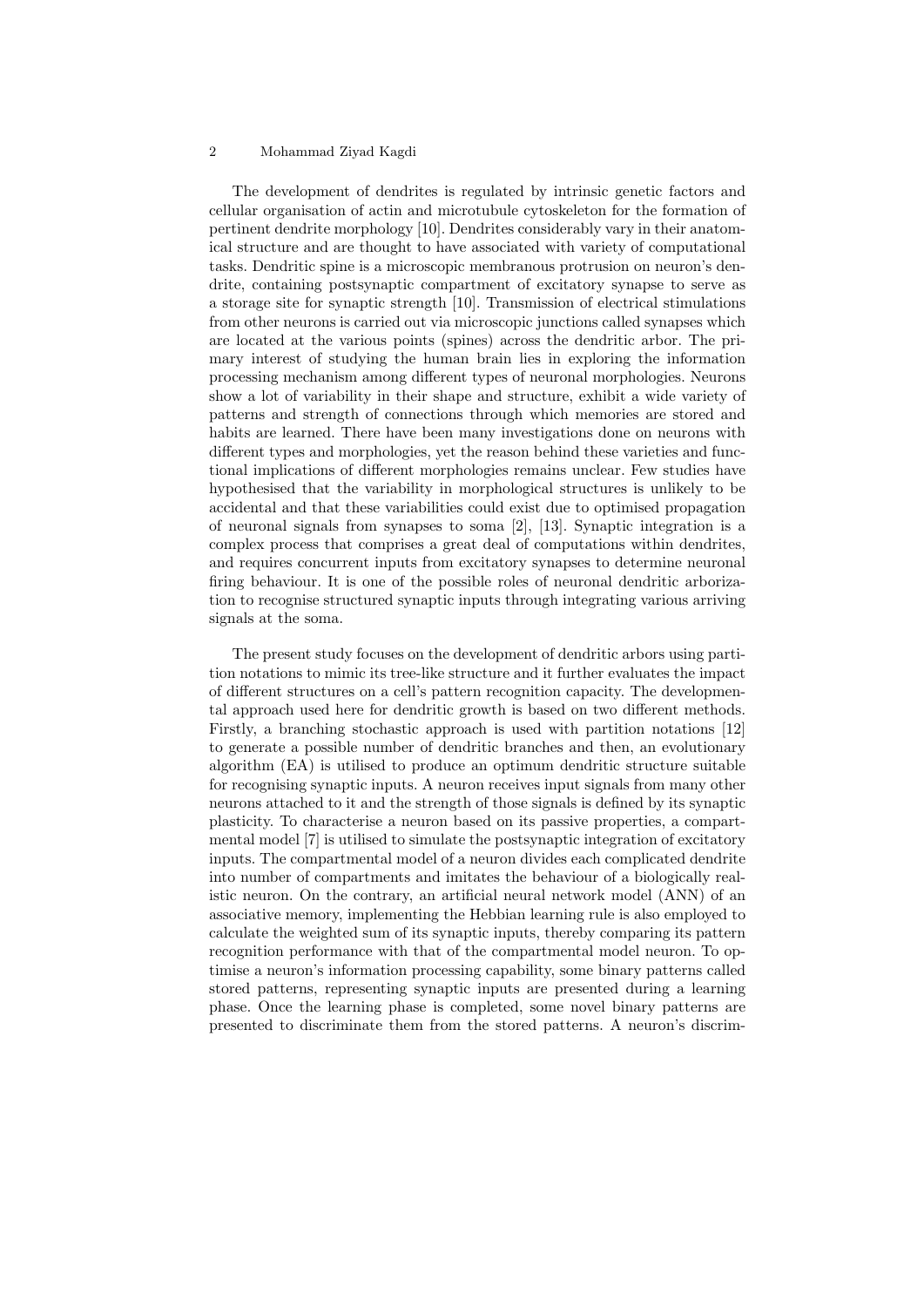inatory ability is dependent upon its dendritic structure, spatially distributed excitatory inputs and strength of connections as measured by the signal to noise ratio (S/N) between the somatic EPSP amplitudes / weighted sum responses of the stored and novel patterns. The higher the S/N ratio, the better able the cell to discriminate the two sets of input patterns. More importantly, it is also hypothesised that the spatial distributions of synaptic inputs could affect the postsynaptic response, as a result, it may strengthen or weaken the neuronal performance by sending signals to the soma from shorter or longer dendritic distance. To identify whether this is correct, current study also focuses on presenting some biased synaptic input patterns called fixed stored patterns in which input locations on dendrite are manually determined. Additional parameters such as axial resistivity, compartment and mean path length, temporal asynchrony of signal arrival are also investigated to ascertain whether these parameters have any association with the cell's pattern recognition performance.

## 2 The Model

The primary aim of this study is to understand the functioning mechanism of a neuron that cooperates the process of learning and memory by storing and recognising synaptic inputs. To begin with, neuron models are presented with membrane and morphological properties (Section 2.1 and 2.2), after which an EvOL-DnDR<sup>1</sup> algorithm generates a population of 100 neuron models with diversified dendritic topologies, which are further provided with the sets of synaptic inputs and their performances are measured by calculating the S/N ratio.

#### 2.1 Passive membrane properties

A passive neuron model is used to understand its electrical properties without any active conductances in the soma and dendrites, therefore it does not generate action potentials. From the study carried out by De Sousa [3], the following passive parameters are considered for membrane capacitance, membrane resistance and axial resistivity, respectively:  $C_{\text{m}} = 0.75 \mu \text{F/cm}^2$ ,  $R_{\text{m}} = 30 \text{ k}\Omega \text{cm}^2$ and  $R_{\rm a} = 150 \Omega$ cm.

### 2.2 The compartmental model of a neuron

In the compartmental model, a neuron is treated as a cell body with divided isopotential dendritic compartments, receiving input signals in the middle of every compartment as shown in Fig. 1 (C). The charge across each compartment is same and can be represented by an electrical circuit. The length and diameter of soma is based on the study carried out by De Sousa [3] where the soma is a cylinder of 20  $\mu$ m length and diameter, followed by 500  $\mu$ m length and 25  $\mu$ m diameter for each dendritic compartment. The conductance amplitude of a

<sup>1</sup> http://research.kagdi.org/cns/evolving-dendritic-morphologies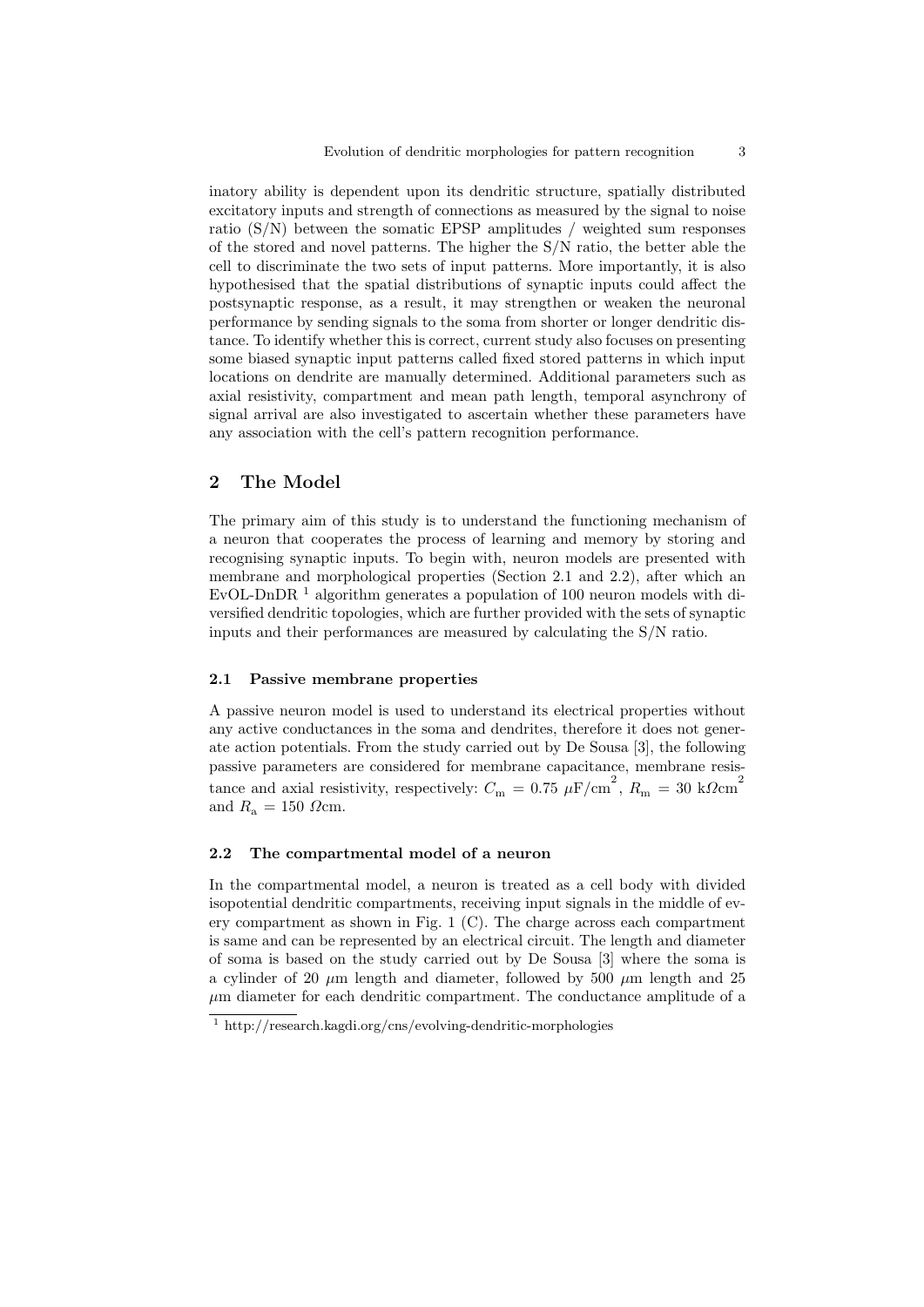naive synapse is set to 1.5  $nS$  (before learning) and is subject to change once multiplied with the weight value after synaptic learning. The resting membrane potential of a model neuron was set to -65 mV before the transmission of any excitatory inputs. On arrival of these input signals, an excitatory postsynaptic potential (EPSP) amplitude, representing the depolarisation of membrane voltage is generated. An EPSP is the somatic excitation needed for any neuron to fire an action potential (AP), caused by the incoming active signals.

## 2.3 Generation of dendritic structures

To define the growth of a multi-compartmental dendrite, partition notations are used involving axioms and rules to constitute the branching structure [12]. In a binary tree, a partition at the bifurcation point is defined by a pair of numbers denoting the degree of each subtree, where the terminal nodes in each subtree are further divided into left and right branches as tree grows. Therefore, a sequential specification containing partition notations executes in a linear order to bifurcate and generate branches of a tree. For instance, a tree with 4 terminal nodes and 7 compartments can be specified using the partition notations  $4(2(1,1)2(1,1))$ and  $4(1 \ 3(1 \ 2(1,1))$  as available in Fig. 1 (A) & (B). In the present study, a



Fig. 1. Partition notations used to define dendritic trees with 3 terminal nodes and 7 compartments in (A) & (B), and Branching of a neuron using the compartmental model in (C).

population of 100 neurons is generated with  $T = 128$  terminal nodes and 255  $(= 2T - 1)$  compartments, introducing different types of dendritic topologies by stochastically determining number of terminal points at every branch in a tree.

## 2.4 Synaptic plasticity and long-term potentiation

A learning process in neurons demonstrates the cells' activity-dependent adaptive behaviour characterised by the Hebbian learning rule of growing synaptic strength between the firing neuron and the neuron receiving input signals called synaptic plasticity [6]. A change in synaptic strength occurs due to persistent stimulations by pairs of pre and post synaptic neurons, where a persistent increase in synaptic strength represents Long-term potentiation (LTP) [11]. LTP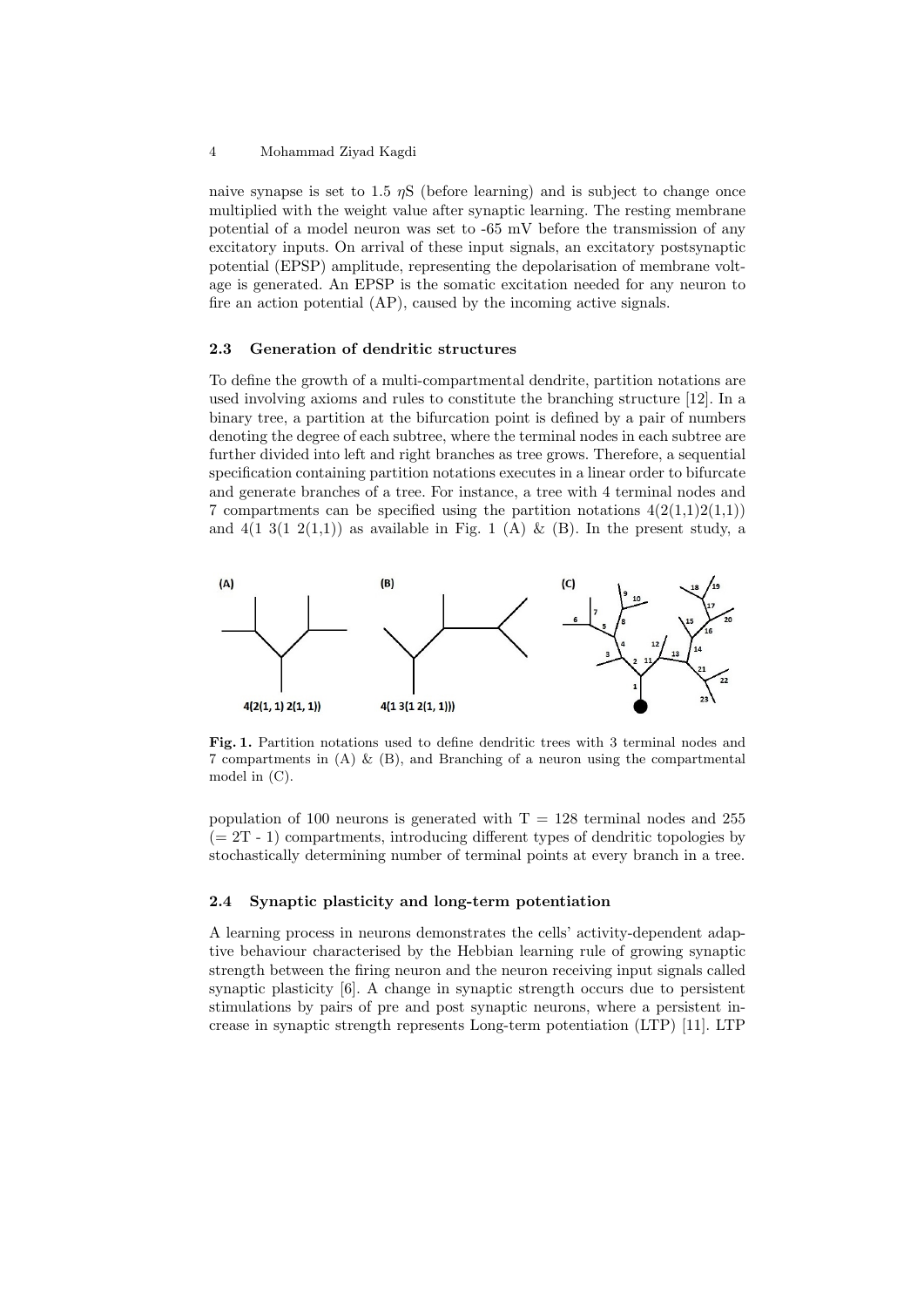is an input-specific process shaped by pre-synaptic activations which as a result determines the behaviour of a postsynaptic neuron. To achieve the synaptic strength in simulated neurons, a weight value is used that increases by 1, every time there is an active synapse established between the pre and post synaptic neurons, which consequently stores a history of active connections representing neuronal activities, as shown in Fig. 2 (A).

#### 2.5 The pattern recognition task

The ability of a neuron to discriminate between patterns of synaptic inputs is largely dependent upon its ability to recognise number of active synapses [4]. Comparison is made between the performance of a computing unit in an artificial neural network (ANN) model of an associative memory and the compartmental model of a biologically realistic neuron. At the outset, two sets of 10 binary synaptic input patterns, called the stored and the novel patterns are provided to the computing unit in ANN. Each pattern contains 255 bit series of randomly generated binary values representing active and inactive synapses (where 1 denotes an active synapse) presented to each unit's 255 input layers. There are 25 active synapses in each pattern. Under the training phase, the unit learns 10 stored patterns, and it discriminates the 10 stored patterns from the 10 novel patterns when tested in the recall phase. On each active synapse from the



Fig. 2. LTP learning with 3 synaptic input patterns in (A), and a Recall phase with synaptic weights to recognise patterns in (B).

stored patterns, a typical weight value is increased by 1, describing the concept of synaptic strength, as shown in Fig. 2 (A). A response to a specific pattern is a sum of all inputs multiplied by the associated synaptic weights (Dot product of an input and weight value) representing the dendritic summation, as calculated for both the pattern sets using Eq. 1 and is shown in Fig. 2 (B). The dendritic sum of an output unit is considered as an ultimate response to each pattern presented, and it is used to calculate the S/N ratio using Eq. 2 [3].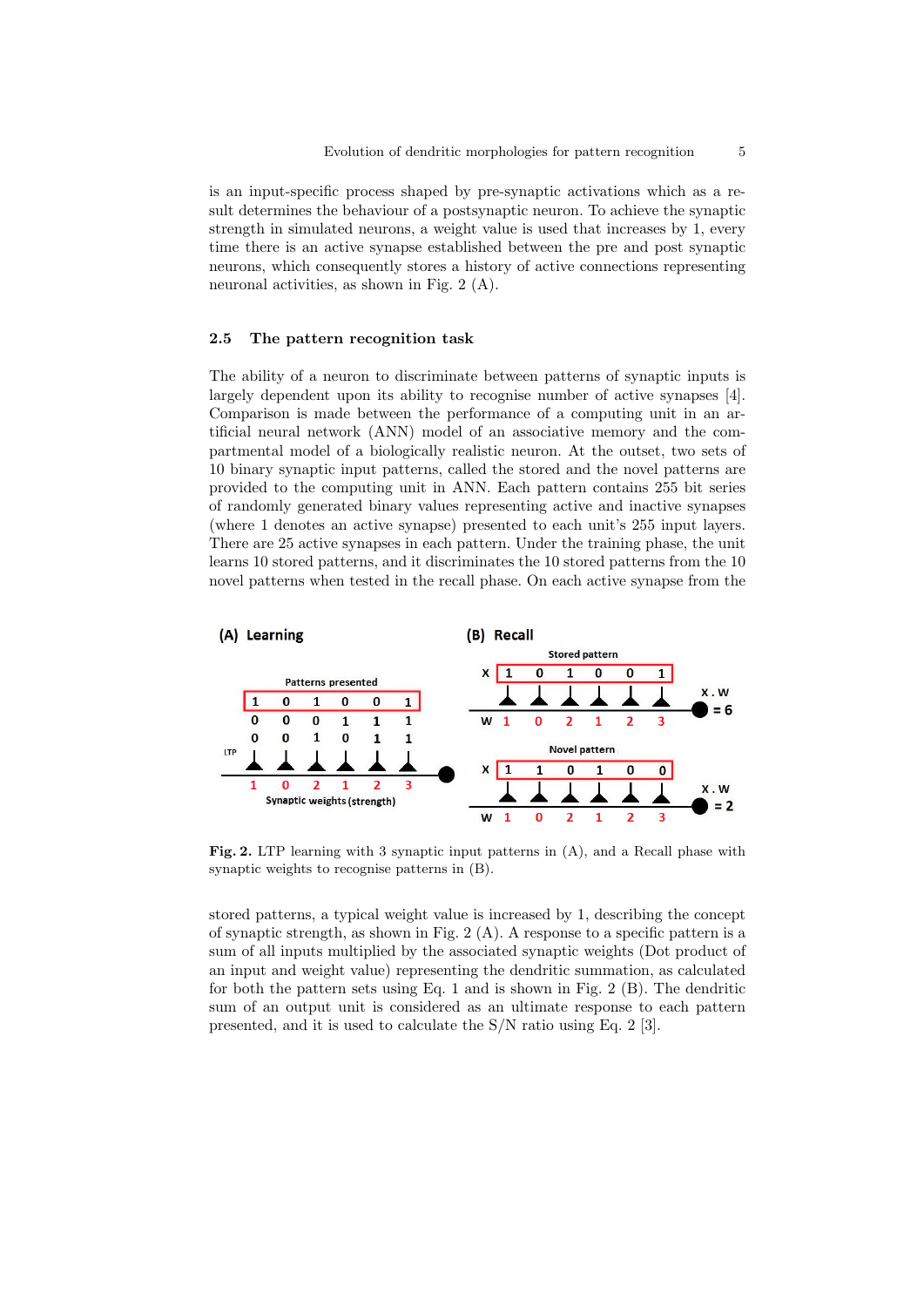In the secondary aspect of the pattern recognition task, both sets of input patterns along with the associated synaptic weights are transferred to the NEU-RON compartmental model [7]. In a population of 100 compartmental model neurons with varying dendritic morphologies, the 255 binary inputs are spatially distributed to each neuron's 255 dendritic compartments (synapses), each active input arrives synchronously at its associated synaptic location. The resultant EPSP amplitudes of each compartmental model neuron for both the pattern sets were recorded. The EPSP amplitudes represent a change in each cell's somatic voltage, showing the higher and lower membrane potentials, are considered as a response to the sets of input patterns provided. There is a strong association between the somatic EPSP amplitudes and a cell's possible AP [4], indicating that the EPSP(s) play a crucial role in determining the cell's pattern recognition performance. The generated EPSP amplitudes were used to calculate the S/N



Fig. 3. The EPSP amplitudes of passive neuron to 10 stored and 10 novel patterns in (A), and the frequency of the peak EPSP responses to both stored and novel patterns (bin width  $= 1$  mV) in (B).

ratio between the responses of stored and novel patterns, which later compared with the performance of a computing unit in an ANN model. Various forms of noise that degrade spatio-temporal integration of synaptic inputs are absent in an ANN model, which are investigated in the compartmental model neurons. A high performing neuron was thus identified as the one with maximum S/N ratio in a population of 100 compartmental model neurons, discriminating between the sets of synaptic inputs, as shown in Fig. 3 (A). The following equations are used to calculate the Dendritic Sum and the S/N ratio.

$$
Dendritic Sum = \sum_{i=1}^{n} X_i.W_i.
$$
 (1)

In Eq. 1,  $n$  refers to the number of synaptic compartments  $\ell$  weights which is 255 for each binary pattern,  $X_i$  is the  $i^{th}$  input signal,  $W_i$  is the  $i^{th}$  weight value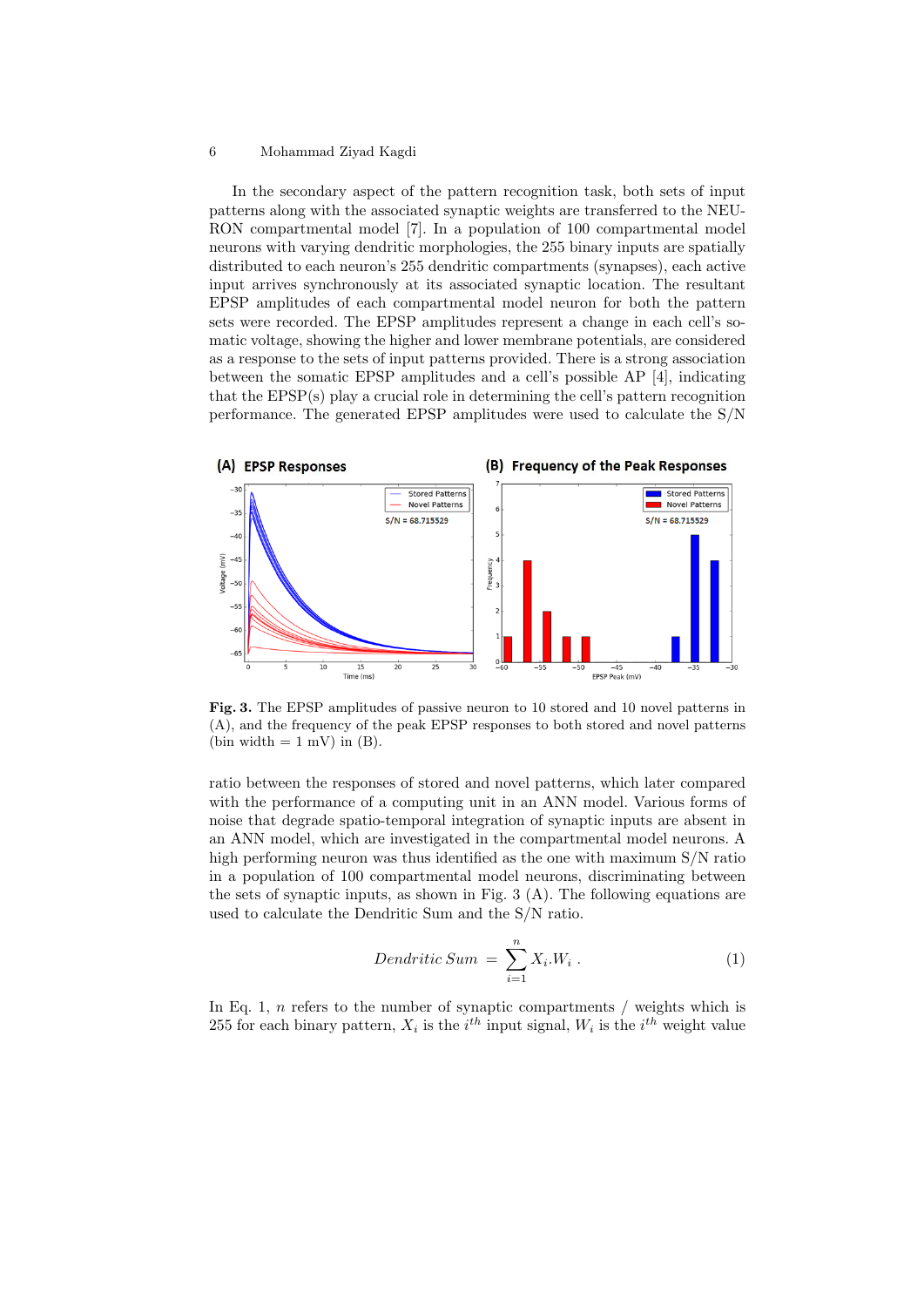in the associated synaptic pattern, as shown in Fig. 2 (A) and (B).

$$
S/N = \frac{(\mu_s - \mu_n)^2}{0.5(\sigma_s^2 + \sigma_n^2)}.
$$
 (2)

In Eq. 2,  $\mu_s$  and  $\mu_n$  are the mean values and  $\sigma_s^2$  and  $\sigma_n^2$  are the variances of the ultimate / peak responses of stored and novel patterns. Graham proposed a similar type of LTP learning model, calculating the S/N ratio and discriminating the synaptic inputs in the presence and absence of noise in a multi-compartmental model of a CA1 hippocampal pyramidal neuron. A study which concluded that the amplitudes of voltage responses at the soma is dependent upon the spatial distribution of synapses and that the variations in amplitudes occur due to different synaptic locations (which as a result cause the temporal asynchrony of signal arrival at the soma) even with the same number of active synapses [4].

#### 2.6 Mean path length

The mean path length is the measure of dendritic distance from soma to terminal points, considered to analyse the performance of a neuron. Eq. 3 & 4 denote the dendritic and synaptic mean path (DMP and SMP) length, calculating the average sum of path lengths (mean number of compartments) from soma to terminal points, and the average sum of path lengths from soma to number of active synapses respectively.

$$
Dendritic Mean Path = \frac{1}{n} \sum_{k=1}^{n} P_k . \qquad (3)
$$

$$
Synaptic Mean Path = \frac{1}{n} \sum_{k=1}^{n} Q_k . \qquad (4)
$$

Here,  $P_k$  is the length of dendritic path to the  $k^{th}$  terminal point, and  $Q_k$  is the length of dendritic path to the  $k^{th}$  synaptic compartment from the soma. Fig. 4 shows the calculated DMP and SMP length for each tree available, where a red line represents an active synapse to that particular compartment.



Fig. 4. Dendritic and synaptic mean path (DMP and SMP) lengths are calculated.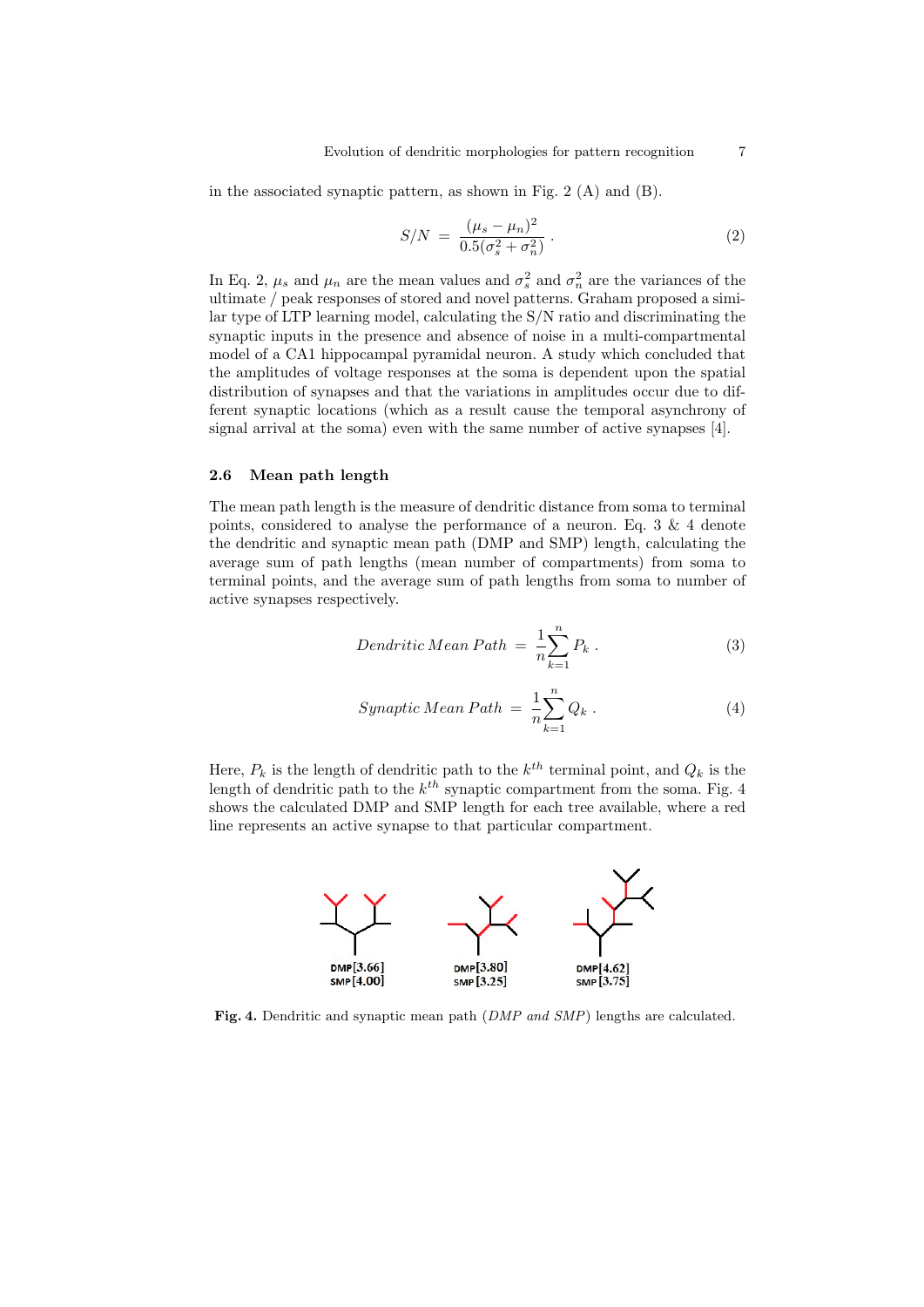#### 2.7 Evolutionary algorithm and exploration of dendritic structures

An evolutionary algorithm (EA) is a heuristic optimisation technique inspired by the Darwinian theory of survival of the fittest and natural genetics, applied to a population of individuals for breeding high quality solutions [9]. In the present study, an EA is implemented with a population of 100 candidate solutions (compartmental neurons) to produce a fine variety of branching structures and to maximise the  $S/N$  ratio. It is the secondary approach of producing some functionally desirable dendrites in each generation by only selecting high performing neurons (with maximum S/N ratio) for reproduction. Once pairs of individuals are selected, the genetic features of dendrites are exchanged using dual point crossover and offspring are mutated with 4% to 20% of a mutation rate. Additionally, the concept of elitism is also utilised, keeping about 10% to 15% of best individuals intact in the next generation without any genetic modifications. Elitism makes sure that the EA does not lose high performing neurons once their genetic details are exchanged or mutated to produce future offspring. The above steps are repeated until some most fit neurons are reproduced.

## 3 Results

#### 3.1 Distortion of input signals in dendritic trees

Membrane potential plays a crucial role in determining neuronal performance, and therefore it is essential to identify the causal relationship between the travelling inputs and the attenuation of an EPSP response. On a dendritic tree, individual synapses may differ in their distance from soma. As a result, the amplitude of voltage response at the soma can be affected by the spatial distribution of these input signals as they travel along the lengthy dendritic tree to the final integration site. Fig. 5 shows examples of voltage responses generated at the soma due to different distribution of synaptic inputs (blue traces) on the dendritic tree, whereas variations in voltage amplitude occur, such as an EPSP amplitude decreases and its time span lengthens, with the distance of an originating synapse from the soma. An EPSP response of 22 sparsely attached active inputs to the 22 distal dendritic compartments in Fig. 5 (A) & (B) shows only about 0.5 mV of postsynaptic depolarisation as opposed to 8.5 mV when inputs are clustered proximally to the soma, see Fig. 5  $(C)$  &  $(D)$ . Interestingly enough, despite that the distributed excitatory inputs arrive synchronously at individual synapses, the spatio-temporal integration of transient signals is still disrupted due to asynchronous arrival of excitatory potentials at the soma, significantly affected by the varying synaptic distances from the cell body. Fig. 5 (B) & (D) shows calculated temporal asynchrony of signal integration and the synaptic mean path length (SMP) depicting larger value for distorted and delayed membrane voltage. Similarly, the higher  $R_{\rm a}$  of individual compartment increases the intracellular resistance for ions to move and disrupts the flow of synaptic potentials. Hence, the amount of signal attenuation witnessed here is proportional to the value of axial resistivity used ( $R_a = 120 \Omega$ cm), showing inverse association with degrading membrane potential.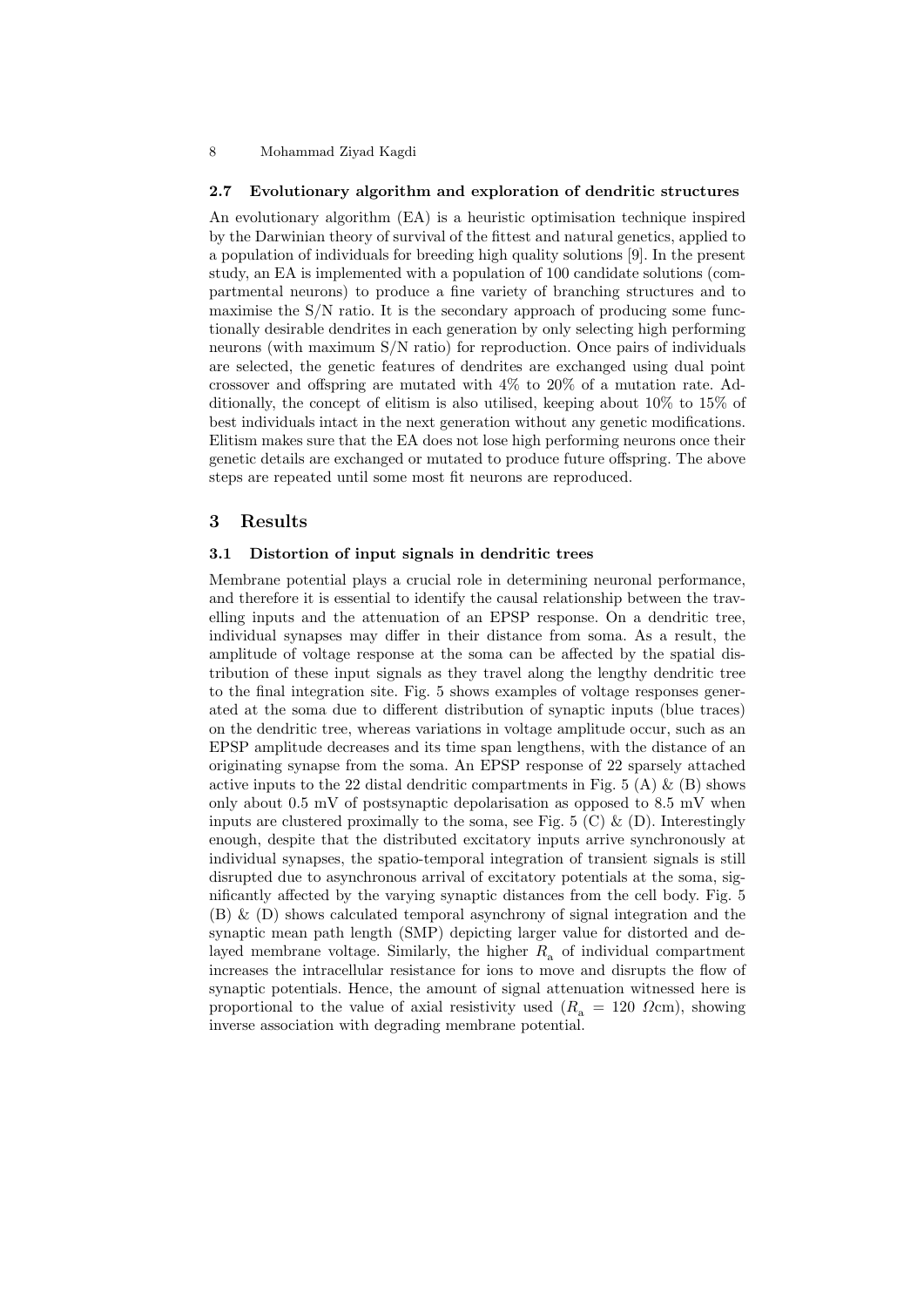

Fig. 5. 22 active synaptic inputs are attached to compartments at distal / proximal to the soma in (A)  $\&$  (C) and their voltage responses in (B)  $\&$  (D) with calculated Synaptic Mean Path (SMP) and Temporal Asynchrony of Signal Integration.

#### 3.2 Discrimination of synaptic inputs and the signal to noise ratio

Before measuring the somatic EPSP responses of a compartmental model neuron, two sets of randomly generated synaptic input patterns were provided to the computing unit in an ANN model and their dendtric sums were calculated using Eq. 1, see frequency distribution in Fig.  $6(A)$ . The s/n ratio was 40.1993 generated from the dendritic sums of both the pattern sets. Although, the distinction is quite clear, it is important to measure the somatic response in the compartmental model neuron. Once measured, the resultant S/N ratio was 10.130346 with some rather overlapping EPSP amplitudes (results not shown). The DMP and SMP lengths were 9.531 and 8.448, calculated using Eq. 3 & 4 respectively. Due to the wider distribution of input synapses, the S/N ratio was relatively lower, showing poor discrimination of stored and novel patterns. To produce some high performing neurons, an EA was utilised, evolving 100 individuals for 100 number of generations, which finally produced an optimised neuron (Appendix Fig. 1 A) showing discriminatory EPSP amplitudes with its improved  $S/N$  ratio of 48.987556, as shown in Fig. 6 (C) & (E). Performance of a most fit neuron in each generation was compared against its SMP and DMP length which showed a negative correlation of -0.7937 and -0.4947 respectively, indicat-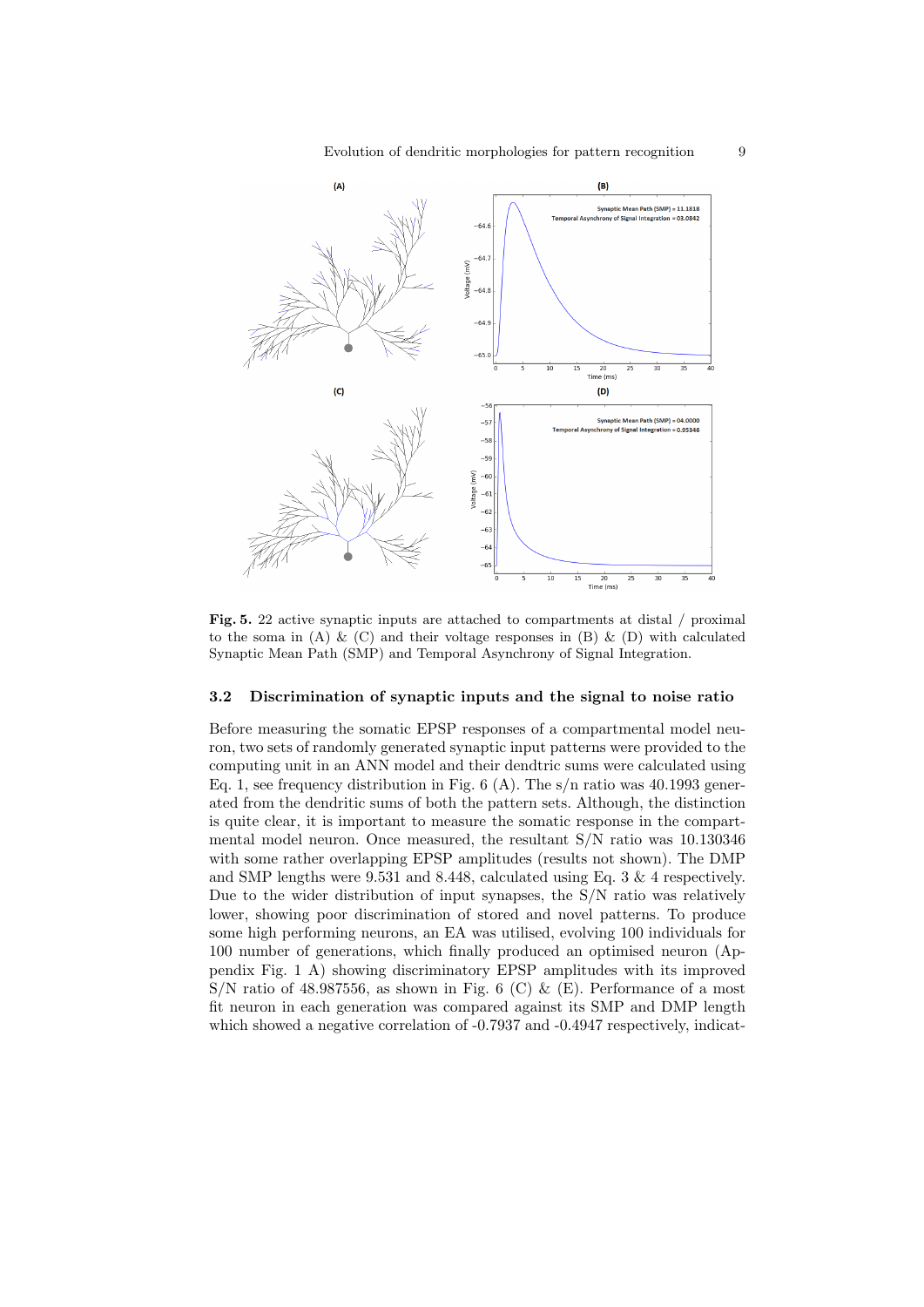ing growing improvements in the neuronal performance (S/N ratio) with closer synapses to the soma, see Fig. 7 (A)  $\&$  (B). Whilst this is the case, it is also key



Fig. 6. Evolution of dendrites for recognising random and clustered (fixed) synaptic inputs, showing frequency distribution of an ANN model's weighted sums in (A) & (B), frequency distribution of an evolved neuron's peak responses in (C) & (D), and their associated EPSP amplitudes in  $(E)$   $\&$   $(F)$  respectively.

to measure the significance of clustered synapses, when input signals are manually arranged. Synaptic strengthening of a cell in forms of weight values depends however on where, how many and how often synapses are activated. A set containing 10 fixed stored patterns was designed by variably concentrating 20% to 25% of active inputs at 4 different regions across the dendritic tree. These spa-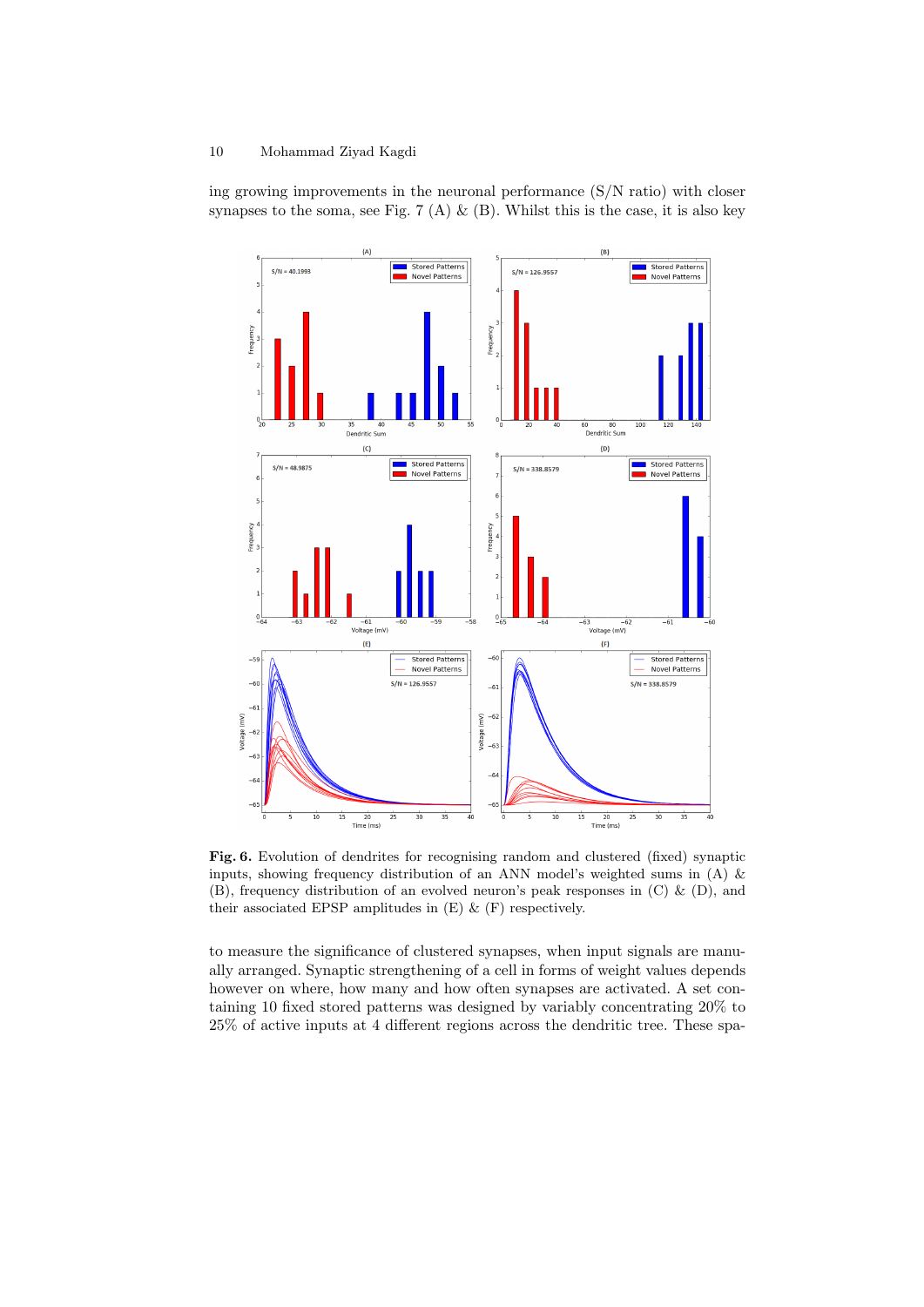tial arrangements of synaptic inputs played a major role for somatic integration by controlling the strength of combined active signals. The calculated neuronal performance was 126.9557 in an ANN model, frequency distribution is shown in Fig.  $6$  (B). On the contrary, the maximum  $S/N$  ratio of 83.5114 was found (results not shown) in a population with 100 compartmental neurons, which further increased to 338.8579 after 100 evolutionary iterations (the evolved neuron is in Appendix Fig. 1 B), showing a clear distinction between the synaptic patterns, as indicated in Fig. 6 (D)  $\&$  (F). Again, the S/N ratio for each generation was compared against the SMP and DMP lengths, and a negative association of -0.4210 and -0.3258 was recorded as shown in Fig. 7 (C)  $\&$  (D) respectively.



Fig. 7. The S/N ratio of a most fit neuron from each evolutionary generation was compared against its SMP and DMP length, recognising both the random and clustered input patterns in  $(A)$ ,  $(B)$   $\&$   $(C)$ ,  $(D)$  respectively.

#### 3.3 Temporal asynchrony of somatic integration

Since the random and a wide distribution of synaptic inputs show a great variety of distances from soma, there exists a temporal asynchrony of signal arrival at the final integration site. An effect of which broadly affects the neuronal response by making it highly inhomogeneous, as shown in Fig 5. Therefore, it is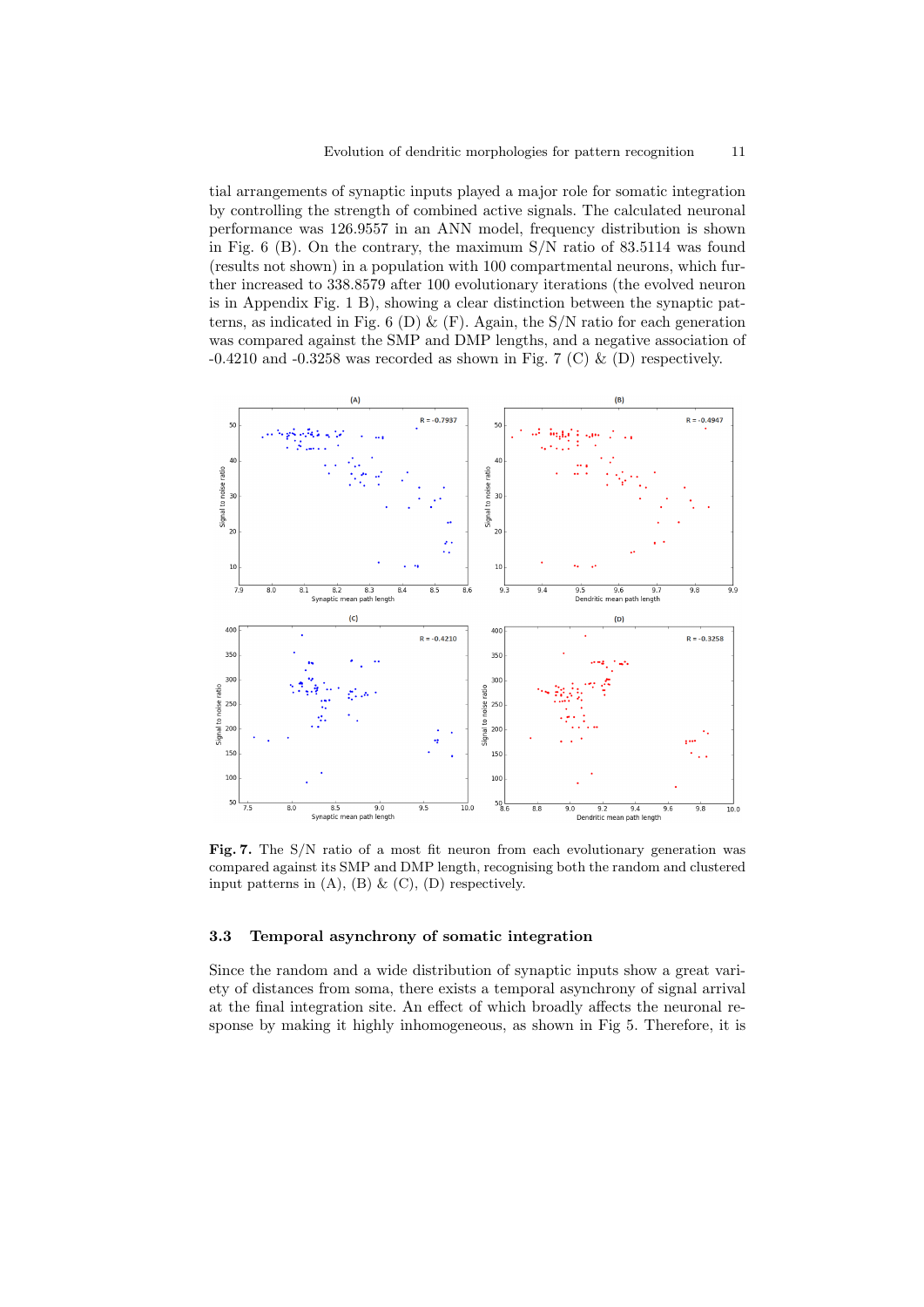also likely that the variety of these EPSP responses are proportional to the temporal irregularity of incoming inputs. It would be useful to ascertain whether these temporal irregularities of signal arrival have a causal relationship with their associated inhomogeneous somatic responses. An experiment was carried out in which an EA recorded the temporal irregularity of signal arrival for each most fit neuron for 100 generations. Once they were compared with the varying peak responses of stored patterns, a positive association of 0.631279039 was found, suggesting growing variations of somatic responses with increasing temporal asynchrony of signal arrival at soma. Similarly, the temporal asynchrony was also compared against the measure of s/n ratio which depicted a negative correlation of -0.5151, showing poor neuronal performance with a growing synaptic irregularity, see Fig. 8.



Fig. 8. Temporal irregularity of signal arrival at soma and its impact on the S/N ratio.

## 4 Discussion

The pattern recognition capacity of a cell was assessed in an artificial neural network model of an associative memory, discerning between two sets of transient input patterns. To estimate the likely effect of different dendritic topologies and the impact of spatio-temporal noise on neuronal performance, a compartmental model simulated the postsynaptic integration of synaptic inputs. The performance of a neuron is directly associated with the spatial distribution of its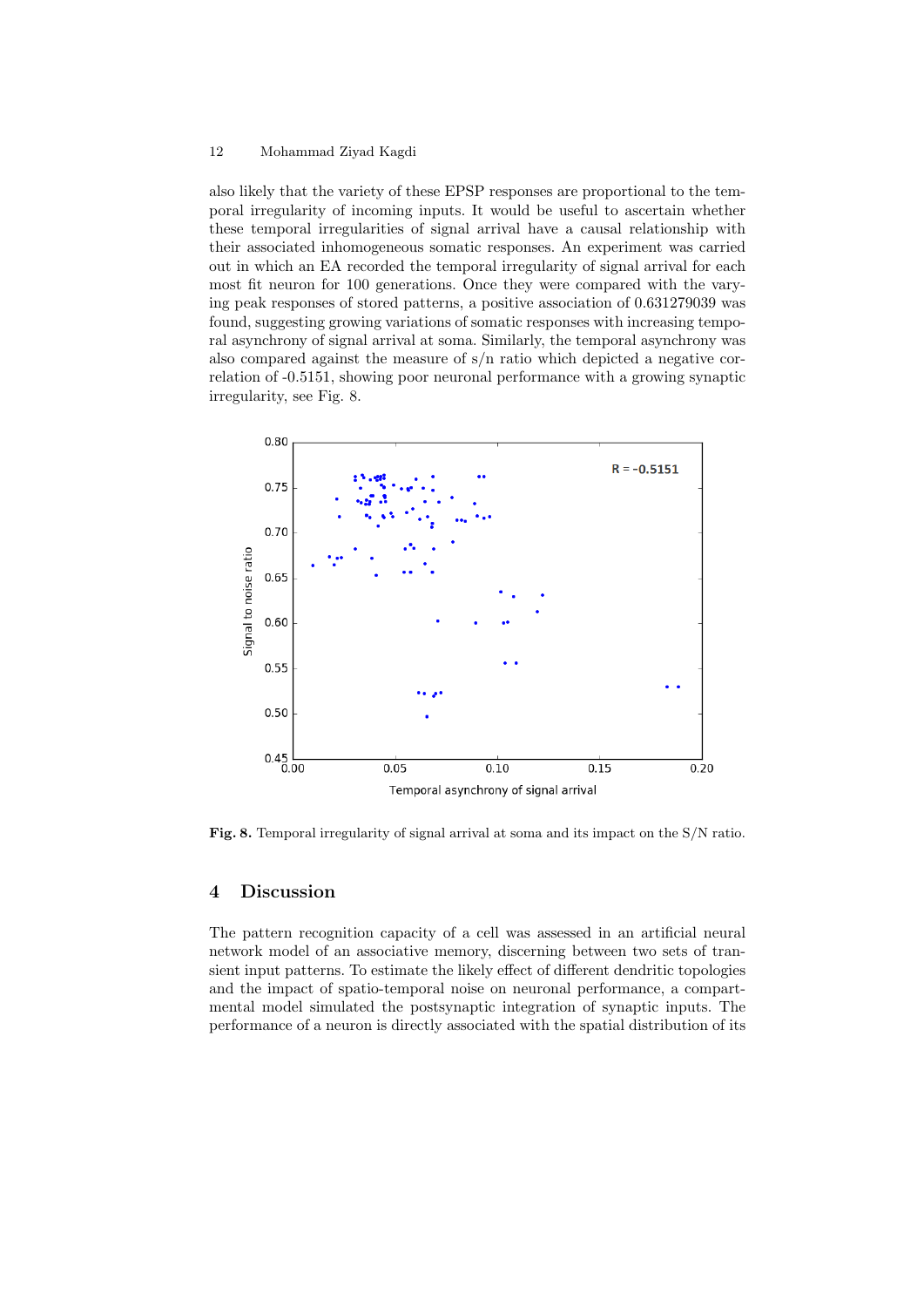synapses. Consequently, it performs sufficiently well when inputs are clustered as opposed to when they are purely random. Persistent and clustered synaptic inputs to a specific region of a dendrite enhances the strength and arrival timing of these signals at soma, complying with the Hebbian learning rule for long-term potentiation and synaptic plasticity. However, when inputs are randomly generated, a neuron receives these signals widely across its dendritic arbour, attaining apportioned synaptic weights to exhibit its average discriminatory performance. The EA successfully generated best possible individuals in each generations and the evolved neurons performed sufficiently well compared to the originally generated neurons. Considering the impact of different dendritic distance on neuronal performance, a measure of mean path length was compared with the S/N ratio of each evolving neuron from the population. An outcome of this showed a negative association of mean path lengths with improving neuronal performance. Furthermore, the obvious impact of temporal irregularity introduced due to different synaptic distances from soma, as explained in section 3.3, showed a growing association with the variability of somatic voltage amplitudes. Whilst there is a relationship between the two variables, it is still least relevant to support the assertion that such irregularity causes other variations to occur. It can be argued due to the fact that attenuation or strengthening of somatic voltage does not solely dependent upon such temporal irregularities, and that the arrival of such irregular inputs could still perform better if they are clustered and if arrived with strong potentials, as it was the case with fixed synaptic patterns (Section 3.2), suggesting weak relevance with the dependency of synaptic distance.

The measure of S/N is proportional to the differing responses between the stored and novel patterns, where the reduction in variability of each of the pattern set's peak responses directly influence the cell's pattern recognition performance. Performance of a neuron with a large number of active synapses (in stored patterns) nearer to soma depicts a least variability of somatic voltage amplitudes, since there is a smaller variance of synaptic distances. As a result, arriving signals get integrated at soma more or less synchronously, also enhancing the measure of signal to noise ratio.

The increasing value of compartment length and axial resistivity,  $R_a$  exhibit a degrading and prolonged amplitude of somatic voltage. To verify these effects, different values such as 200, 300, 400  $\mu$ m for compartment length and 50, 100, 150  $\Omega$ cm for  $R_a$  were considered, which showed decreasing mean stored  $(\mu_s)$ responses; -57.02, -59.79, -61.20 (each affected by an increasing compartment length) and -57.70, -59.35, -60.31 (each affected by an increasing  $R_a$ ) respectively. An appropriate value of axial resistivity is quite uncertain and it was estimated between 50 - 400  $\Omega$ cm [4]. A relatively lower value of  $R_a$  improves the S/N ratio by decreasing intracellular resistance for ions to move, ultimately reducing the variability of somatic responses to stored and novel patterns.

The present study is an extension of work done by Graham [4] and De Sousa [3] in which synaptic patterns were composed of synchronously arriving randomly generated transient inputs. A study carried out by Graham [4] involved pattern recognition of 100 and 200 active inputs, which in the current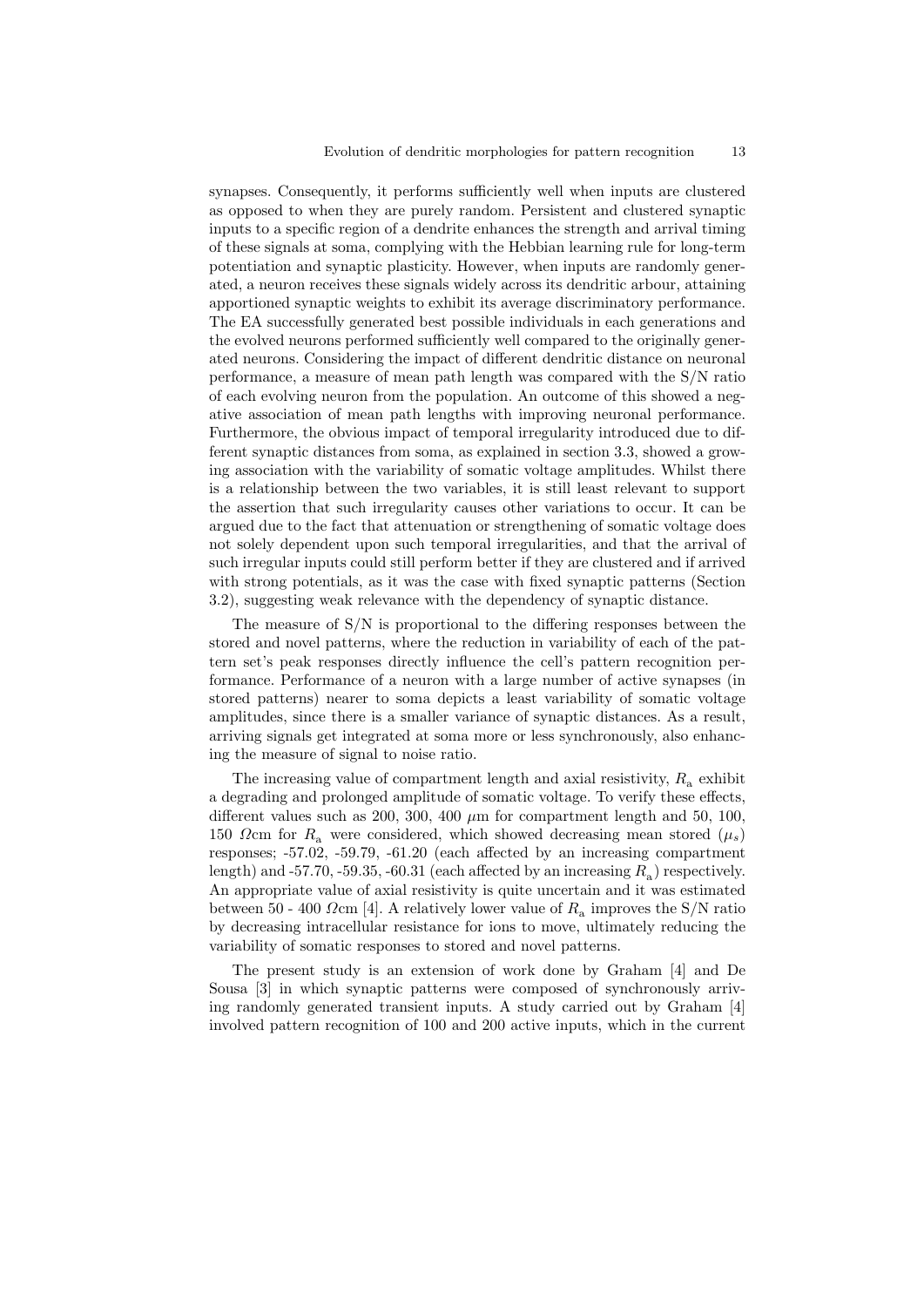study are considered as stored and novel patterns, but with equal number of active inputs. Currently, a notion of clustered synaptic inputs is used in addition to the randomly generated input patterns along with an EA to optimise number of inputs that each active synapse receives. Clustered synapses aim to minimise the distance variations of inputs to soma and grow the membrane voltage in each cluster by controlling the strength of combined signals - which as a result produce least variable EPSP amplitudes for an improved S/N ratio. The implication of this findings is that the spatial organisation of active inputs determines dendritic integration of a postsynaptic neuron with a little dependency on any specific structure of a morphology. In other words, a correlated and synchronous arrival of inputs to soma is the best predictor for high performing neurons.

Acknowledgements. I would like to express my sincere gratitude to Dr Rene te Boekhorst for his valued support and guidance extended to me.

## References

- 1. Cooke, S. F., and T. V. P. Bliss.: Plasticity in the human central nervous system. Brain, 129.7, 1659-1673 (2006)
- 2. Cuntz, Hermann, Alexander Borst, and Idan Segev.: Optimization principles of dendritic structure. Theoretical Biology and Medical Modelling, 4.1, 1 (2007)
- 3. De Sousa, Giseli, et al.: Dendritic morphology predicts pattern recognition performance in multi-compartmental model neurons with and without active conductances. Journal of computational neuroscience, 38.2, 221-234 (2015)
- 4. Graham, Bruce P.: Pattern recognition in a compartmental model of a CA1 pyramidal neuron. Network: Computation in Neural Systems, 12.4, 473-492 (2001)
- 5. Gulledge, Allan T., Bjrn M. Kampa, and Greg J. Stuart.: Synaptic integration in dendritic trees. Journal of neurobiology 64.1, 75-90 (2005)
- 6. Hebb, Donald O.: The organization of behavior: A neuropsychological theory. Psychology Press (2005)
- 7. Hines, Michael L., and Nicholas T. Carnevale.: The NEURON simulation environment. Neural computation, 9.6, 1179-1209 (1997)
- 8. Ho, Victoria M., Ji-Ann Lee, and Kelsey C. Martin.: The cell biology of synaptic plasticity. Science, 334.6056, 623-628 (2011)
- 9. Langton, Christopher G.: Artificial life: An overview. Mit Press (1997)
- 10. MartnezCerdeo, Vernica.: Dendrite and spine modifications in autism and related neurodevelopmental disorders in patients and animal models. Developmental Neurobiology (2016)
- 11. Takeuchi, Tomonori, Adrian J. Duszkiewicz, and Richard GM Morris.: The synaptic plasticity and memory hypothesis: encoding, storage and persistence. Phil. Trans. R. Soc. B, 20130288, 369.1633 (2014)
- 12. Van Pelt, J., and R. W. H. Verwer.: Growth models (including terminal and segmental branching) for topological binary trees. Bulletin of mathematical biology, 47.3, 323-336 (1985)
- 13. Wen, Quan, and Dmitri B. Chklovskii.: A costbenefit analysis of neuronal morphology. Journal of neurophysiology, 99.5, 2320-2328 (2008)
- 14. Williams, Robert W., and Karl Herrup.: The control of neuron number. Annual review of neuroscience, 11.1, 423-453 (1988)